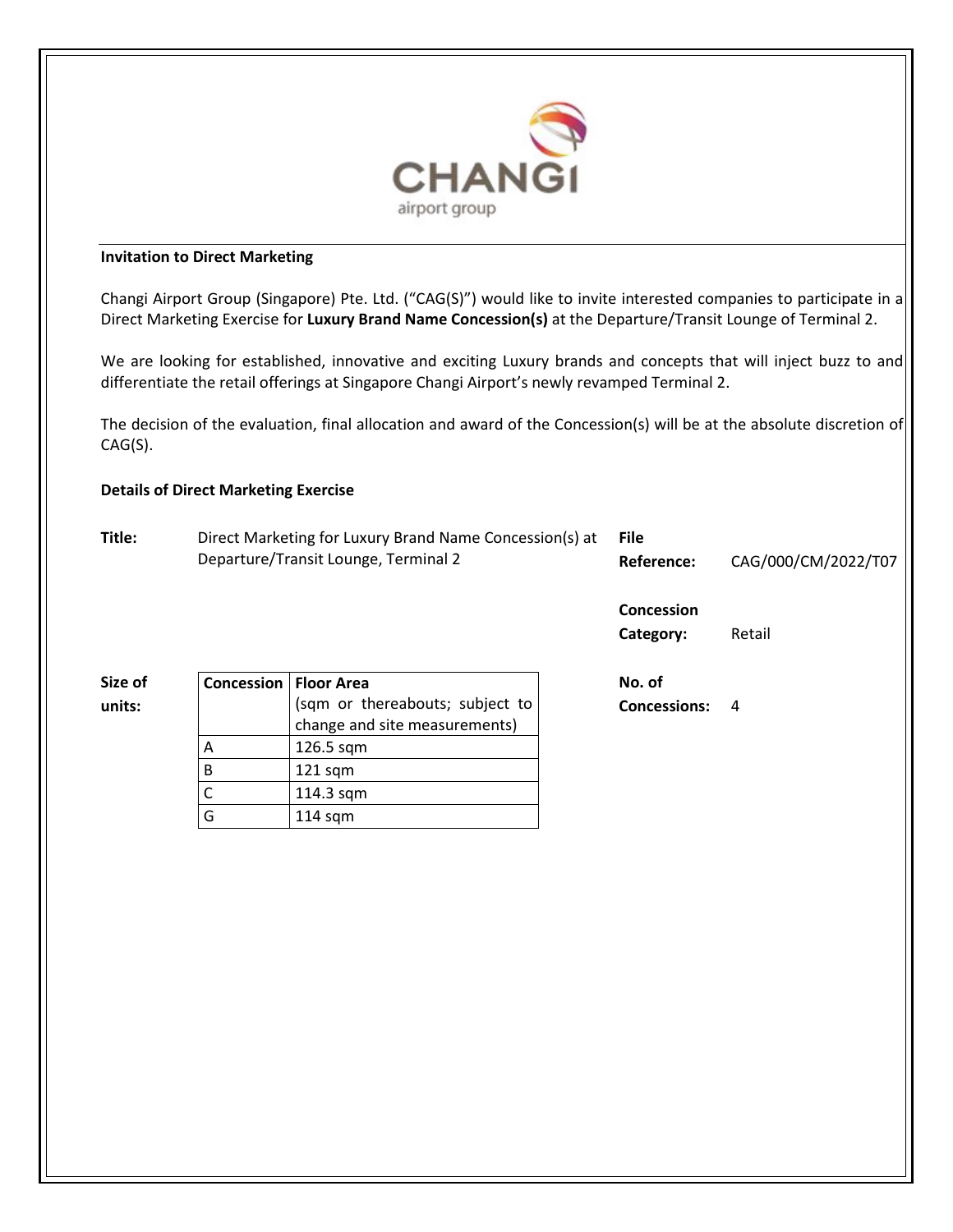Tenancy Period: Terminal 2 will reopen in phases, with the Departure/ Transit Lounge potentially reopening as early as 1 October 2022. Therefore, the commencement date of the tenancy for each Concession(s) may be staggered accordingly.

> The Tenancy Term shall be for a period of 3.5 years from (i) the date of commencement of the reopening phase of Terminal 2 that the respective Premises is identified to be in, as shall be notified by CAG(S) to the awarded prospect ("Tenant") in writing ("Date of Commencement of Reopening Phase"); or (ii) the date of the physical handover of the Premises to the Tenant, whichever is the later of (i) or (ii) ("Commencement Date").

> CAG(S) will endeavour, but is not obliged, to hand over the Premises to the Tenant prior to the Commencement Date. Should CAG(S) hand over the Premises to the Tenant prior to the Date of Commencement of Reopening Phase, CAG(S) shall grant the Tenant a licence for the Premises for the period from the date of the physical handover of the Premises to the day before the Date of Commencement of Reopening Phase, based on the same terms and conditions of the Specimen Copy of the Tenancy Agreement, provided that Clause 6.1(a) shall not apply and that all other terms and references in the Specimen Copy of the Tenancy Agreement shall apply mutatis mutandis to this licence (where applicable).

> If CAG(S) shall physically hand over the Premises to the Tenant prior to the Date of Commencement of Reopening Phase, Monthly Rentals and other Charges, except Utilities Charges, shall be waived from the date of physical hand over of the Premises to the date falling one day before the Commencement Date. Utilities Charges will be payable, as metered, upon the physical handover of the Premises to the Tenant.

## Publication Details

| <b>Direct</b><br><b>Marketing</b><br><b>Opening</b><br>Date: | 5 May 2022                                                                        |              |                                        |  |  |
|--------------------------------------------------------------|-----------------------------------------------------------------------------------|--------------|----------------------------------------|--|--|
| <b>Briefing</b><br>Sessions:                                 | Virtual Briefing Session – 11am to 12nn (Singapore Time), 11 May (Wednesday); and |              |                                        |  |  |
|                                                              | Please register your interest by 5pm (Singapore Time), 10 May 2022 (Tuesday).     |              |                                        |  |  |
| <b>Contact Person for the Direct Marketing Exercise</b>      |                                                                                   |              |                                        |  |  |
| Name:                                                        | Ms. Polly Choy                                                                    | Designation: | Manager,<br>Airside Planning & Leasing |  |  |
| <b>Contact No.:</b>                                          | +65 6541 2300                                                                     | E-mail:      | polly.choy@changiairport.com           |  |  |
|                                                              |                                                                                   |              |                                        |  |  |